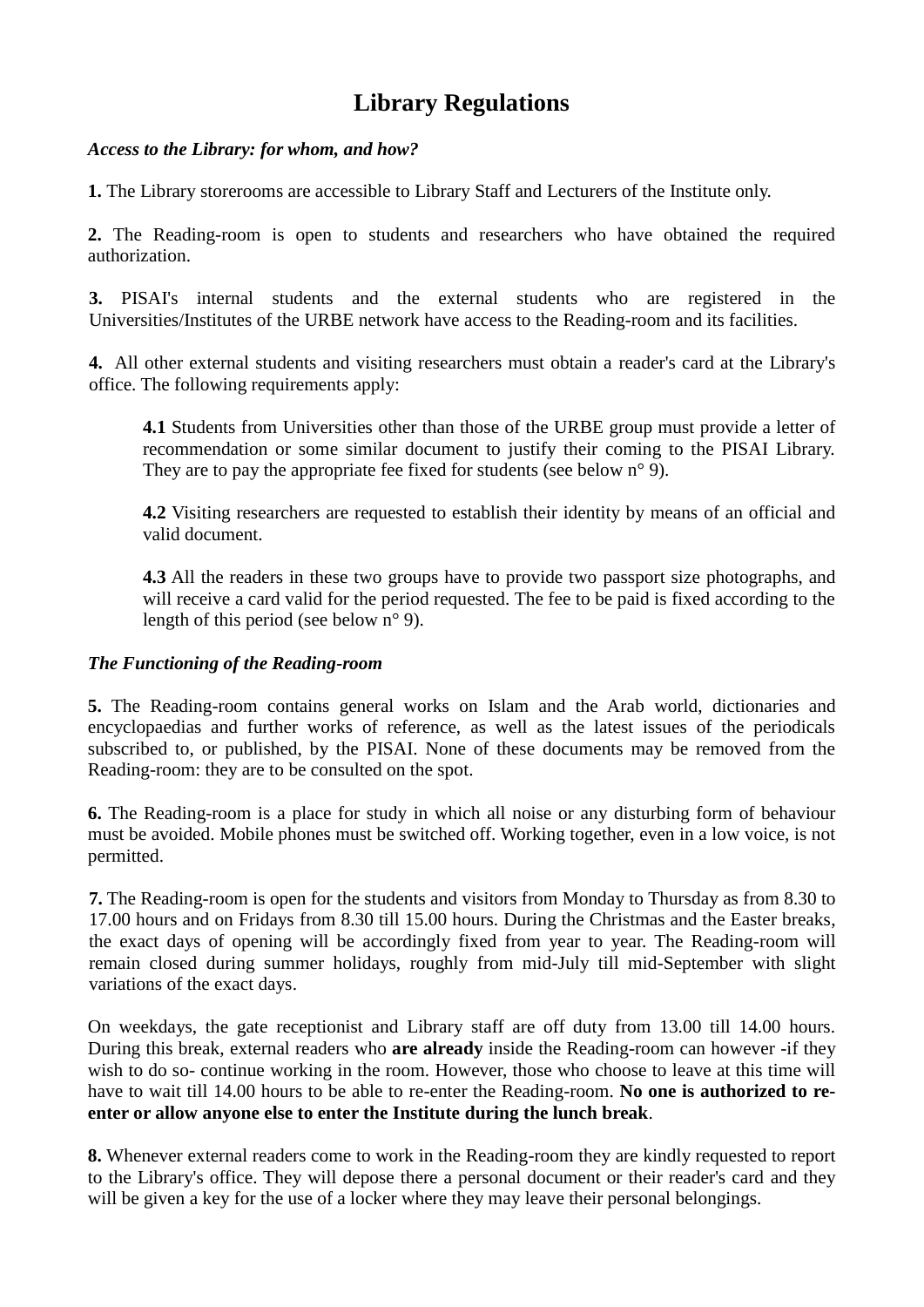**9.** The consultation fees, taking into account the duration of the research or the number of visits planned, are as follows:

**9.1** For external students (with the exception of those belonging to URBE institutions and other similar students, cf. n° 2 and 3):

- **-** a card for one week, or for five visits even if not within the one week: EUR 5,00
- **-** a card for one month, or for 25 visits even if not within the one month: EUR 15,00
- **-** a card for three months: EUR 30,00
- **-** a card for one year: EUR 60,00

**9.2** For lecturers, researchers, and other interested persons:

- **-** a card for one week, or for five visits even if not within the one week: EUR 8,00
- **-** a card for one month, or for 25 visits even if not within the one month: EUR 30,00
- **-** a card for three months: EUR 50,00
- **-** a card for one year: EUR 130,00

**10.** All readers can consult the books and documents available in the Reading-room itself, but always within the room itself only. All can ask books and periodicals from the Library's storerooms for consultation, always within the Reading-room itself. Request forms are available in the room which must be presented at the borrowing desk.

**11.** Only the students registered in the Institute can, for their own personal use, borrow books to take home, up to three books at the most. The borrowing period must not exceed 28 days. It can only be extended for one more period of 28 days, provided no one else has requested the book(s) in question already. Periodicals are under all circumstances excluded from the borrowing procedures.

**12.** The facilities available in the Reading-room:

- **-** the books and documents of the room itself, to be consulted on the spot only;
- **-** the catalogue;
- **-** the possibility of consultation on-line;

**-** the possibility to request for books/documents from the Library's storerooms to be consulted in the Reading-room. In this case, the request must be made using the forms that are available in the Reading-room. The number of books that can be requested for consultation at any one time is limited to three. The books, students registered in PISAI would have in loan already at home, are not included in the number allowed for consultation in the Reading-room.

**13.** The books must be returned, in good condition, to the lending desk within the time limit set (the day itself for books requested for use in the Reading room, or, for students enrolled at the Institute, the time allowed for borrowing books). Books or periodicals that would have been lost or damaged must be replaced by a new copy. If replacement of such documents is not possible the Library's Prefect will fix an appropriate charge.

**14.** It is possible to ask for books to be put aside to continue their perusal at the next visit. This facility may not exceed the allowed maximum time limit of seven days.